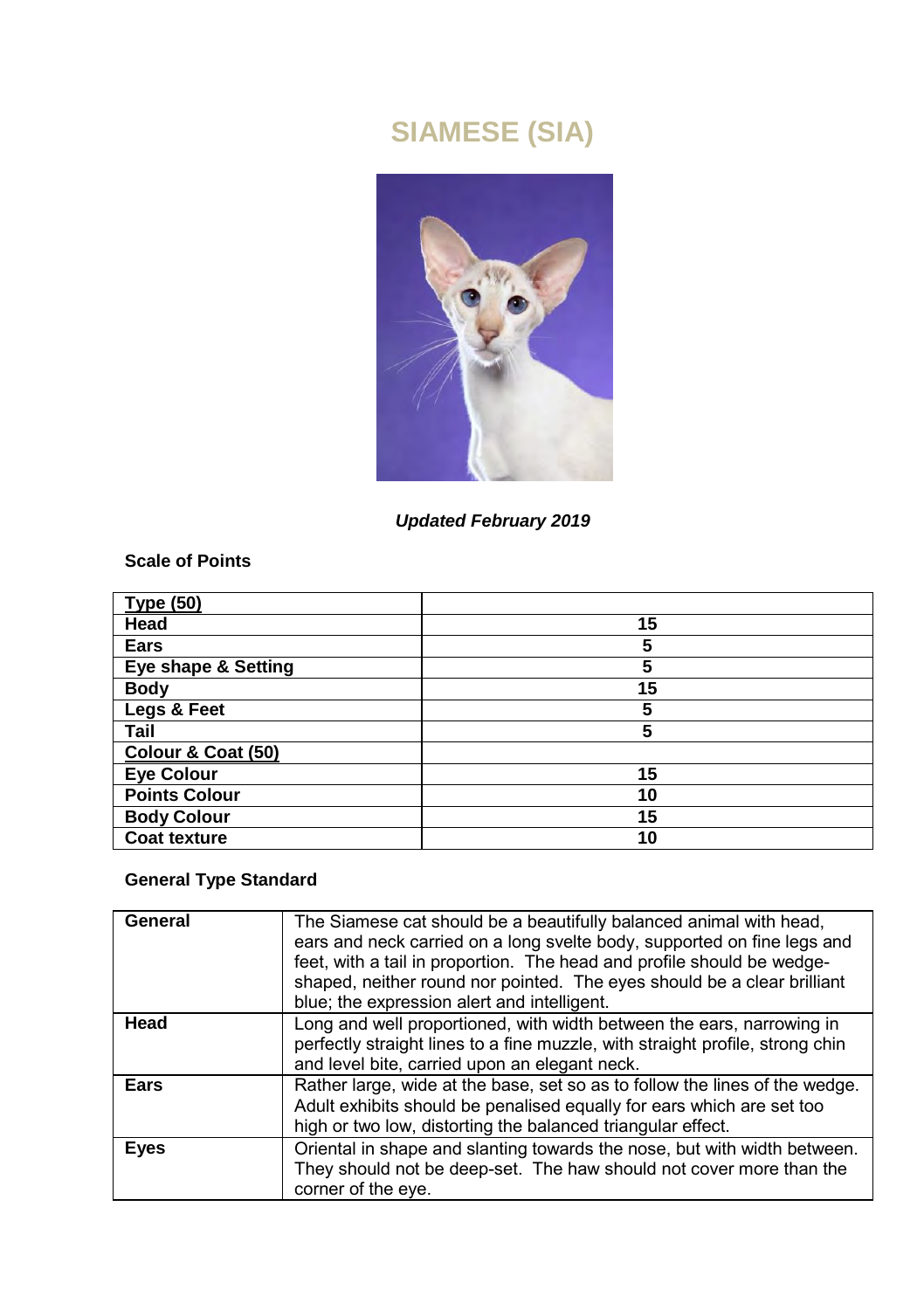| Body, Legs &<br>Feet | Body medium in size, long and svelte, legs proportionately slim, hind<br>legs slightly higher than the front legs, feet small and oval. The body,<br>legs and feet should all be in proportion, giving the whole a well<br>balanced appearance. |
|----------------------|-------------------------------------------------------------------------------------------------------------------------------------------------------------------------------------------------------------------------------------------------|
| Tail                 | Long and tapering and free from any kink.                                                                                                                                                                                                       |
| <b>Points</b>        | Mask, ears, feet and tail dense and clearly defined colour, matching in<br>basic colour on all points, showing clear contrast between points and<br>body colour. Mask complete and (except in kittens) connected by<br>tracings with the ears.  |
| Coat                 | Very short and fine in texture, glossy and close-lying.                                                                                                                                                                                         |
| <b>Colour</b>        | As per individual colour standards, any shading to appear on back and<br>sides. Bib, chest and belly to be pale.                                                                                                                                |

### **Withhold all Awards for:**

1. White markings anywhere.

#### **Withhold Certificates or First Prizes in Kitten Open Classes for:**

- 1. Any abnormality of bite or very weak chin
- 2. Cast in one or both eyes
- 3. Eyes tinged with green or green-rimmed
- 4. Incorrect colour on nose leather or paw pads
- 5. A complete hood, i.e. no contrast on head
- 6. Any defect as listed in the preface to this SOP booklet.

#### **Faults:**

1. Lack of contrast between body and points.

# **SEAL POINT SIA n**

**Points** - Clearly defined dense warm seal brown, matching in tone on all points and showing clear contrast between points and body colour. In kittens the mask may not be complete and the colour on points may be much paler; this should not be faulted. Cold or black, or greyish points are incorrect in kittens and adults.

**Body** - Cream. Even shading, if any, to be of warm fawn colour to tone with the points. In kittens the body colour may be muddy fawn. A cold white or greyish body colour is incorrect in kittens and adults.

**Eyes** - Clear, brilliant, deep blue.

**Nose Leather and Paw Pads** - Seal brown.

#### **Withhold Certificates or First Prizes in Kitten Open classes for:**

- 1. Pale or dull eye colour
- 2. Cold or black or grey toned points colour
- 3. Cold white/greyish body colour
- 4. Heavily marked or shaded body
- 5. General Siamese withholding faults

### **BLUE POINT SIA a**

**Points** - Light blue. All points to be the same colour. The ears should not be darker than the other points.

**Body** - Glacial white shading gradually into blue on back, the same cold tone as the points, but of a lighter colour.

**Eyes** - Clear, bright, vivid blue.

**Nose Leather and Paw Pads** - Blue.

#### **Additional Faults:**

- 1. Cream, fawn or self blue body colours<br>2 Lack of tracings to the mask
- Lack of tracings to the mask.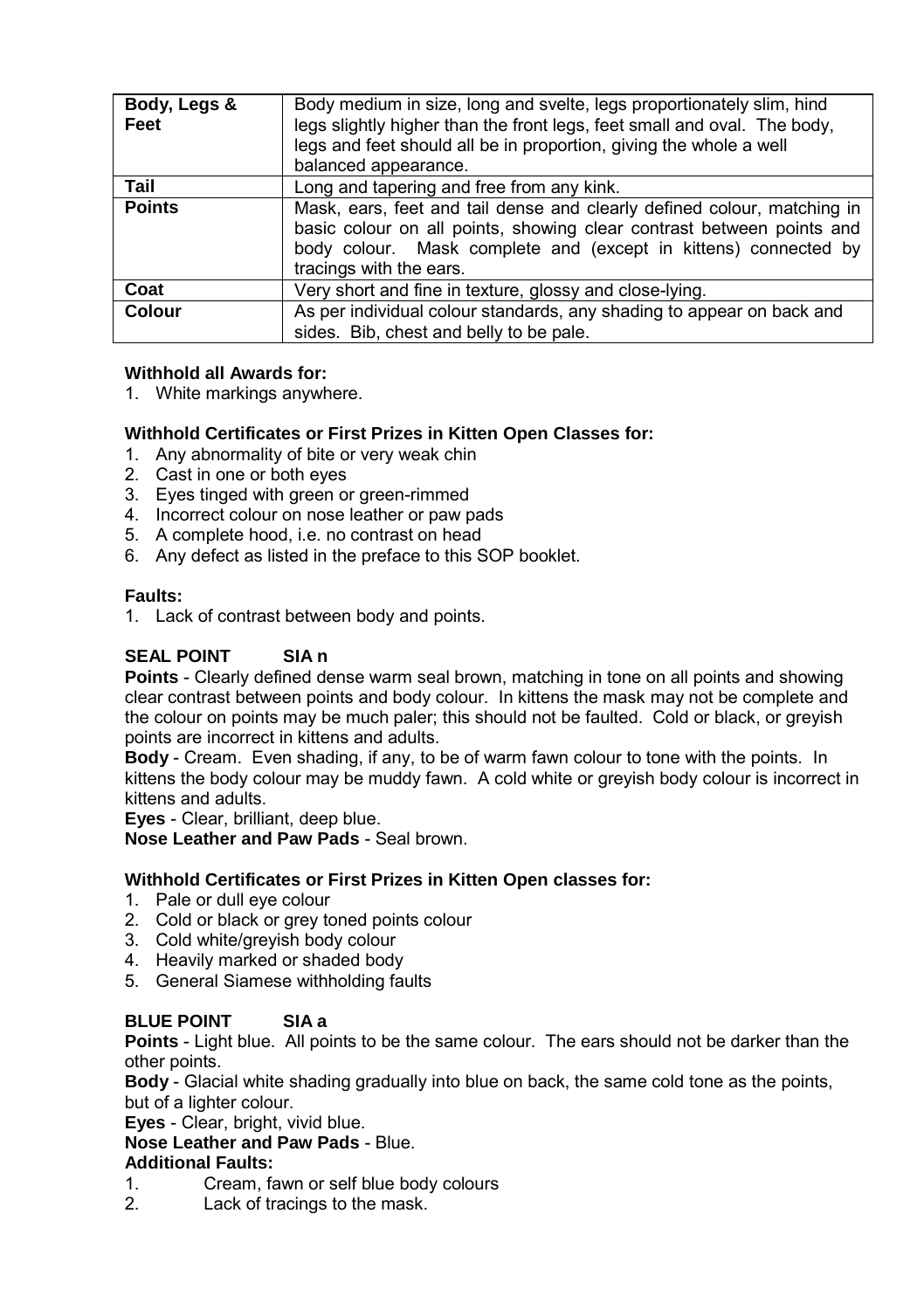# **CHOCOLATE POINT SIA b**

**Points** - Milk chocolate; the mask, ears and tail to be the same colour. The ears should not be darker than the mask. Legs paler than the other points should not be too heavily penalised. Pale patchy points colour in kittens should not be penalised.

**Body** - Ivory all over. Shading, if any, to tone with the points.

# **Eyes** - Clear, bright, vivid blue.

**Nose Leather and Paw Pads** - Chocolate or pinkish chocolate.

# **Withhold Certificates or First Prizes in Kitten Open Classes for:**

- 1. Cold points colour.
- 2. Very dark points colour.
- 3. Heavily shaded body
- 4. General Siamese withholding faults.

# **LILAC POINT SIA c**

**Points** – Pale grey with a pinkish over-tone. Blue, chocolate or fawn toned is undesirable. A brownish over-tone is a fault and should be penalised.

**Body** - Magnolia. A cold white coat is incorrect. Shading, if any, to tone with the points.

**Eyes** - Clear vivid blue, the deeper the better.

**Nose Leather and Paw Pads** – Pale pinkish grey.

**Tail** - Of a matching tone with the other points. Some rings may be evident; while this is undesirable it should not be considered a withholding fault.

# **Withhold Certificates or First Prizes in Kitten Open Classes for:**

- 1. Pale and/or dull eye colour
- 2. Cold white body colour
- 3. Predominance of brown in the points colour
- 4. Mauve paw pads or nose leather.
- 4. Unmatching points colour
- 5. Heavy shading on the body
- 6. General Siamese withholding faults.

# **CINNAMON POINT SIA o**

**Points** - Warm cinnamon brown. The legs may be slightly paler than the other points. **Body** - Ivory. Shading, if any, to tone with the points.

**Eyes** - Brilliant intense blue, the deeper the better.

**Nose Leather and Eye Rims** - Cinnamon brown.

**Paw Pads** - Pink to cinnamon brown.

# **Withhold Certificates or First Prizes in Kitten Open Classes for:**

- 1. Pale and/or dull eye colour
- 2. Cold points or body colour
- 3. General Siamese withholding faults.

# **CARAMEL POINT SIA m**

**Points** – Dark brownish blue (in blue based), brownish grey (in lilac/fawn based), matching on all points although the legs may be slightly paler in tone than the other points.

**Body** - Off-white. Shading, if any, to tone with the points.

**Eyes** - Brilliant intense blue, the deeper the better.

**Nose Leather, Eye Rims and Paw Pads** - Brownish purple (in blue based) or pinkish grey (in lilac/fawn based).

# **Withhold Certificates or First Prizes in Kitten Open Classes for:**

- 1. Pale and/or dull eye colour
- 2. Points not matching in colour
- 3. General Siamese withholding faults.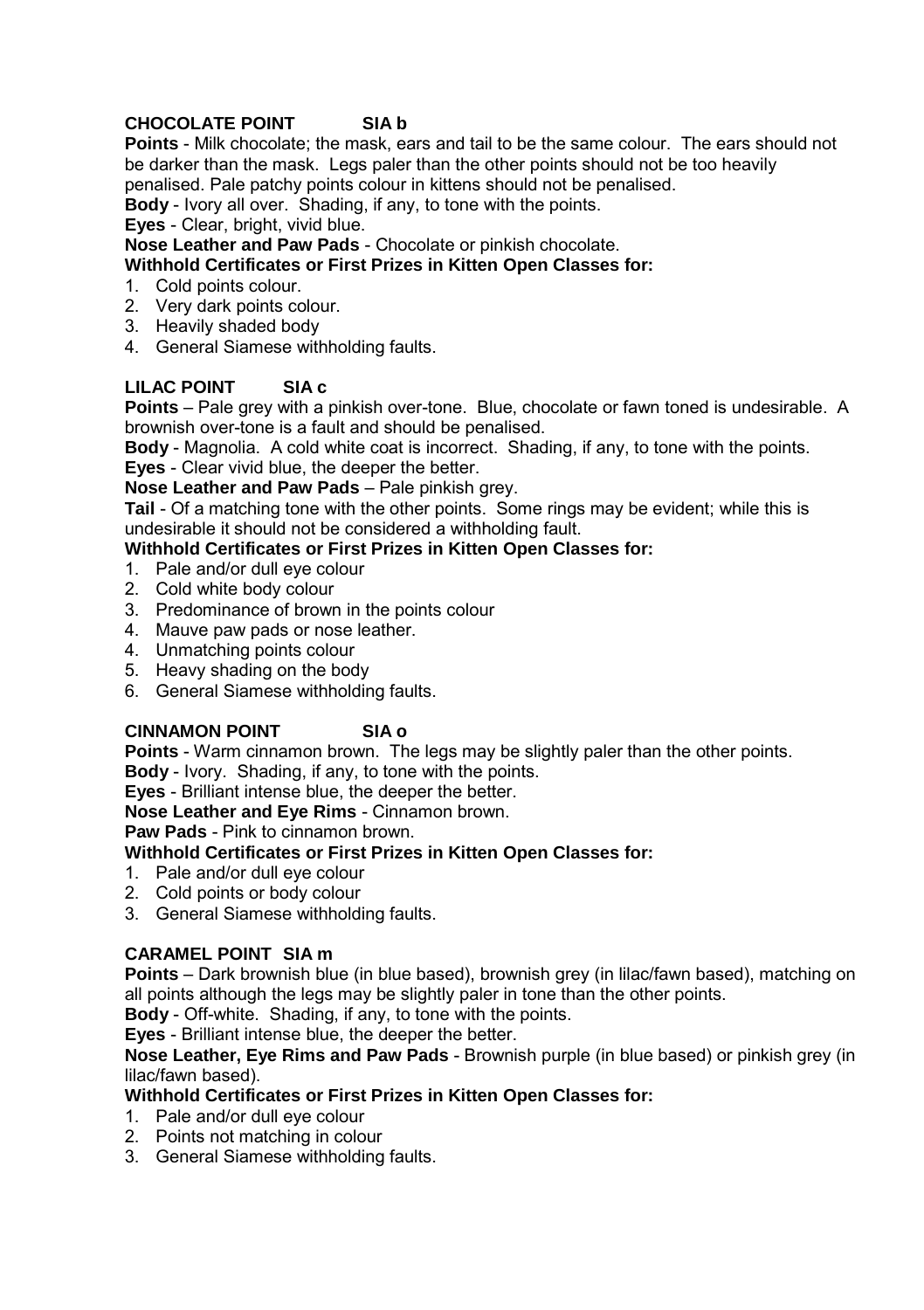# **FAWN POINT SIA p (Provisional)**

**Points** - Warm pale rosy mushroom. The legs may be slightly paler than the other points. **Body** - Off-white (magnolia). Shading, if any, to tone with the points.

**Eyes** - Brilliant intense blue, the deeper the better.

**Nose Leather, Eye Rims and Paw Pads** - Pinkish fawn.

# **Withhold Certificates or First Prizes in Kitten Open Classes for:**

- 1. Pale and/or dull eye colour
- 2. Cold points or body colour
- 3. General Siamese withholding faults.

# **APRICOT POINT SIA em**

**Points** - Mask, ears and tail apricot, hot in tone with a slightly darker dusting that develops and becomes more noticeable with maturity. The legs and feet will be slightly paler in colour but definite colour should show at the rear of the hind legs below the hock. Barring and striping on mask, legs and tail is permissible. Mature cats may show a pewter sheen on the ghost tabby markings, but also under the feet. There should be no hairs of other colours, though small areas of pigmentation to the skin on nose, paw pads, lips, eyelids a and ears ('freckles') are permitted and should not be penalised

**Body** - Warm creamy white. Shading, if any, to tone with the points. Such shading may be uneven and an Apricot Point should be penalised for shading no more nor less severely than a Blue Point.

**Eyes** - Brilliant intense blue, the deeper the better.

#### **Nose Leather, Eye Rims & Paw Pads** - Pink.

# **Withhold Certificates or First Prizes in Kitten Open Classes for:**

- 1. Pale and/or dull eye colour
- 2. Cool toned cream in points or body colour
- 3. Presence of hairs of other colours than the appropriate points and body colour.
- 4. General Siamese withholding faults.

### **TABBY POINT**

**Points** - The mask, legs and tail should all show clear tabby markings which should be the same colour on all points, although leg markings may be slightly paler in tone. Paler markings are acceptable in kittens. In Tortie Tabby Points the distribution and degree of patching is immaterial

**Mask** - Clearly defined stripes, especially around the eyes and nose, with a clearly defined 'M' marking on the forehead, distinct stripes ('ribbons') on the cheeks and darkly spotted whisker pads. The stripes should not extend over the top of the head to form a 'hood'.

**Eyes** - Brilliant intense blue, the deeper the better.

**Ears** - The edges of the ears should be the same colour as the markings on the mask with a central patch of paler colour resembling a thumb print. These thumb prints may be less apparent in dilute colours. In Tortie Tabby Points the ears may be mottled.

**Legs** - Clearly defined varied sized broken stripes. Solid markings on back of hind legs. The leg markings may be slightly paler in tone than the other points, especially in Red, Cream and Apricot Tabby Points.

**Tail** - Many varied sized, clearly defined rings which should be evident on the top of the tail as well as underneath it and should extend for the entire length of the tail. There should be a solid tip of the pattern colour except in Red, Cream and Apricot Tabby Points where the tip may be pale and in Tortie Tabby Points where it may show tortie markings.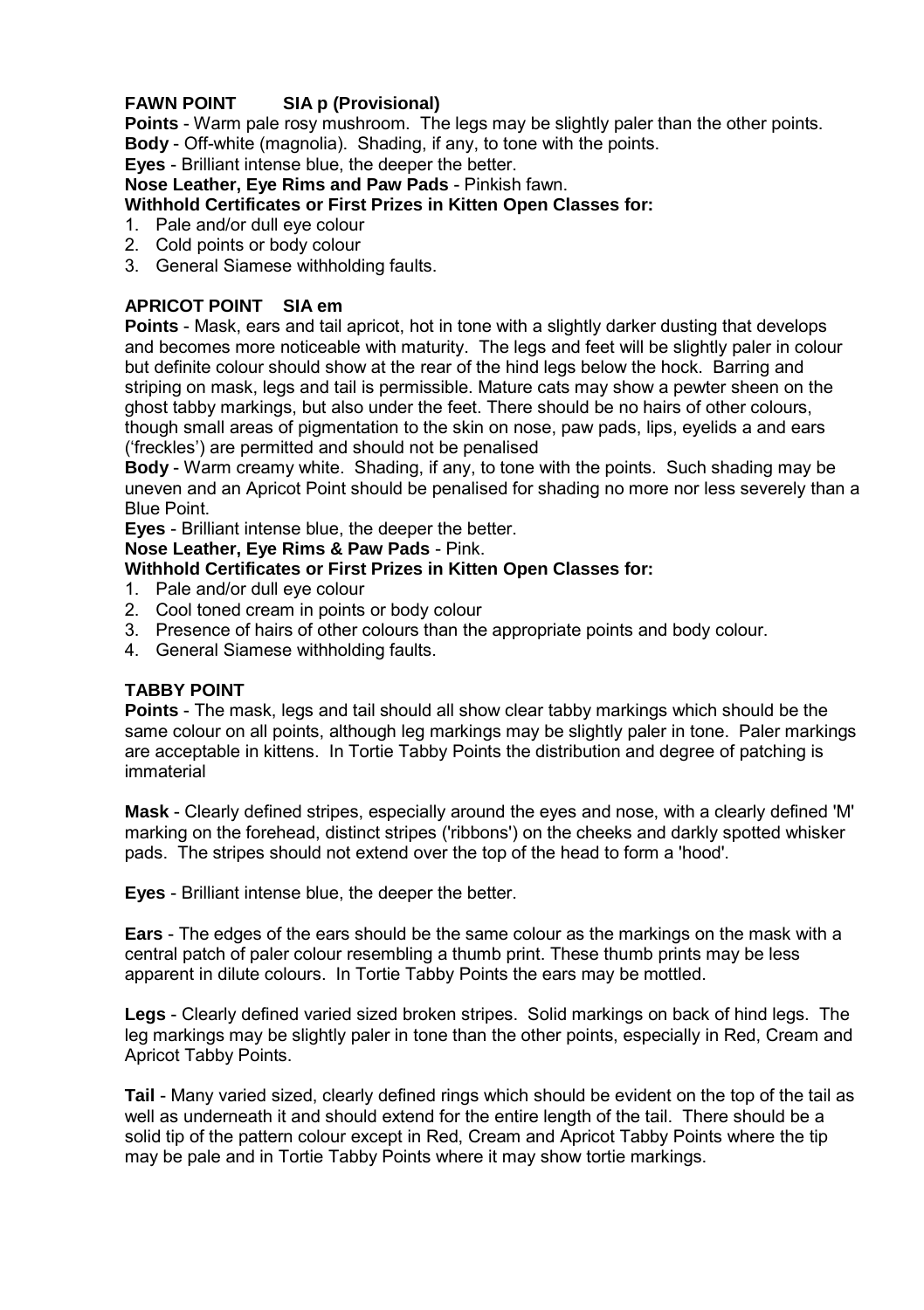**Body** - Pale, showing clear contrast with the points as in the equivalent solid-pointed Siamese. Any shading on the body will show the underlying tabby pattern which may be ticked, spotted, mackerel or classic. A Tabby Point should be penalised for shading no more nor less severely than the equivalent solid-pointed Siamese. Any shading should tone with the points. In Tortie Tabby Points both tabby shading and tortie patching, if any, should tone with the points.

#### **Withhold Certificates or First Prizes in Kitten Open Classes for:**

- 1. Pale and/or dull eye colour
- 2. Lack of clear tabby markings on mask
- 3. Lack of clear rings on at least half of tail
- 4. Points not matching in colour
- 5. General Siamese withholding faults.

# **SEAL TABBY POINT SIA n 21**

**Points** - Clear seal brown or near-black tabby markings. Nose leather seal brown or pink rimmed with seal brown. Eye rims seal brown or black. Paw pads seal brown or pink. **Body** - Cream, deepening to pale warm fawn on the back. In kittens the body colour may be muddy fawn.

#### **BLUE TABBY POINT SIA a 21**

**Points** - Clear light blue tabby markings. Nose leather blue or pink rimmed with blue. Eye rims blue. Paw pads blue or pink.

**Body** - Glacial white, deepening to cool light blue on the back.

# **CHOCOLATE TABBY POINT SIA b 21**

**Points** - Clear chocolate tabby markings which may be almost copper in tone. Cold, dark, near-seal markings are incorrect and should be penalised. Nose leather chocolate or pink rimmed with chocolate. Eye rims chocolate. Paw pads chocolate or pink. **Body** - Ivory.

# **LILAC TABBY POINT SIA c 21**

**Points** - Clear pinkish grey tabby markings. Nose leather faded lilac or pink rimmed with faded lilac. Eye rims faded lilac. Paw pads faded lilac or pink. **Body** - Magnolia.

#### **RED TABBY POINT SIA d 21**

**Points** - Clear bright reddish-gold tabby markings. Nose leather, eye rims and paw pads pink. 'Freckles' may occur on nose, paw pads, lips, eyelids and ears. Slight freckling in a mature cat should not be penalised.

**Body** - White.

#### **CREAM TABBY POINT SIA e 21**

**Points** - Clear cool toned cream tabby markings. A hot cream is incorrect and should be penalised. Nose leather, eye rims and paw pads pink. 'Freckles' may occur on nose, paw pads, lips, eyelids and ears. Slight freckling in a mature cat should not be penalised. **Body** - Creamy white.

# **CINNAMON TABBY POINT SIA o 21**

**Points** - Clear warm cinnamon brown tabby markings. Nose leather cinnamon brown or pink rimmed with cinnamon brown. Eye rims cinnamon brown. Paw pads cinnamon brown or pink. **Body** - Ivory.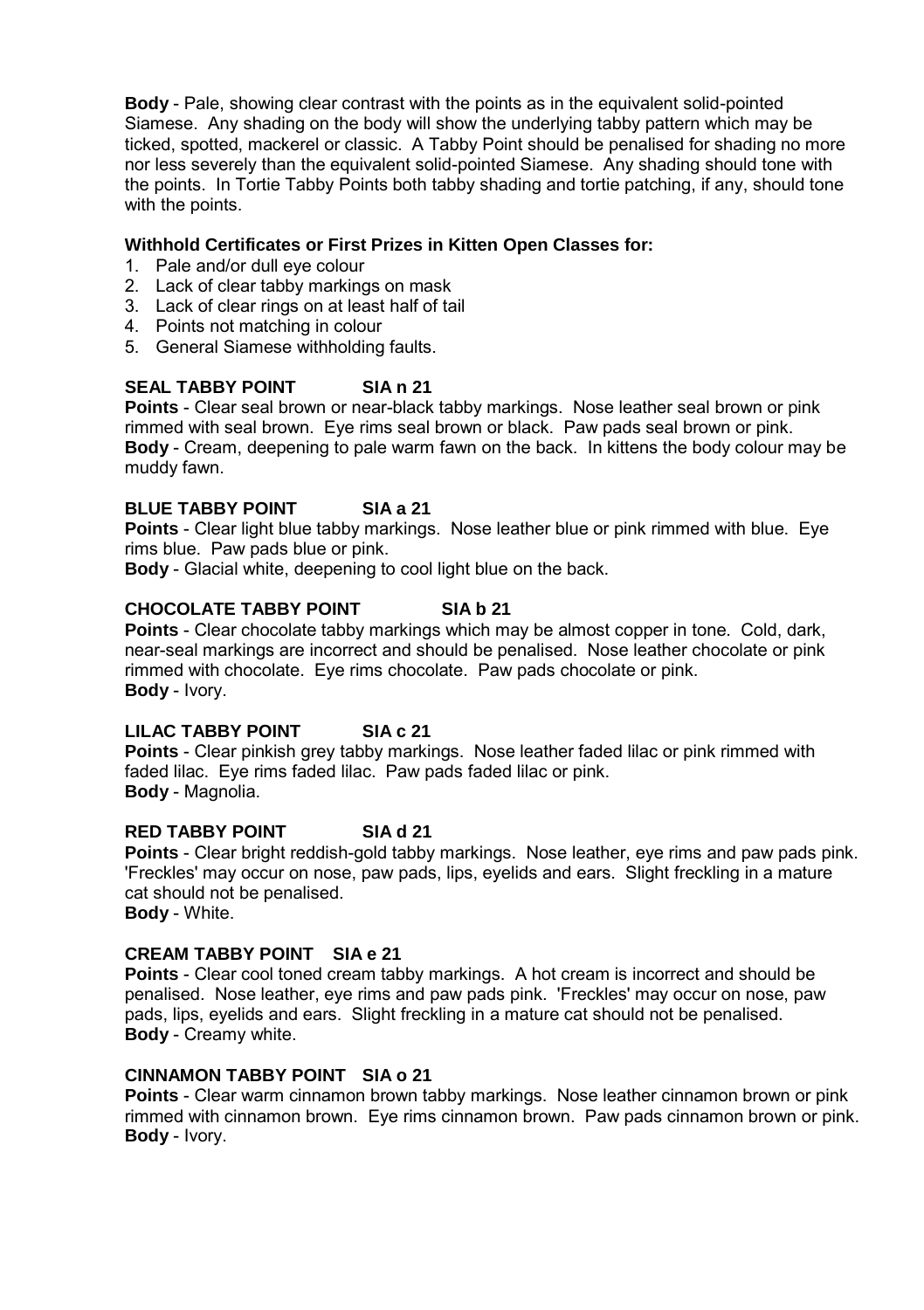# **CARAMEL TABBY POINT SIA m 21**

**Points** - Clear dark brownish blue (in blue based) or brownish grey (in lilac/fawn based) tabby markings. Nose leather brownish purple or pink rimmed with brownish purple (in blue based) pinkish grey or pink rimmed with pinkish grey (in lilac/fawn based). Eye rims brownish purple (in blue based) or pinkish grey (in lilac/fawn based). Paw pads brownish purple (in blue based) pinkish grey (in lilac/fawn based) or pink. **Body** - Off-white.

### **FAWN TABBY POINT SIA p 21**

**Points** - Clear warm pale rosy mushroom tabby markings. Nose leather pinkish fawn or pink rimmed with pinkish fawn. Eye rims pinkish fawn. Paw pads pinkish fawn or pink. **Body** - Off-white (magnolia).

#### **APRICOT TABBY POINT SIA em 21**

**Points** - Clear hot cream tabby markings hot in tone with a slightly darker dusting that develops and becomes more noticeable with maturity. Mature cats may show a pewter sheen on the tabby markings, particularly on the head but also under the feet. Nose leather, eye rims and paw pads pink. 'Freckles' may occur on nose, paw pads, lips, eyelids and ears. Slight freckling in a mature cat should not be penalised.

**Body** - Warm creamy white.

# **SEAL TORTIE TABBY POINT SIA f 21**

**Points** - Clear seal brown or near-black tabby markings patched and/or mingled at random with shades of red. Nose leather and paw pads seal brown and/or pink. Eye rims seal brown or black and/or pink.

**Body** - Cream, deepening to pale warm fawn on the back. In kittens the body colour may be muddy fawn.

# **BLUE TORTIE TABBY POINT SIA g 21**

**Points** - Clear light blue tabby markings patched and/or mingled at random with shades of cream. Nose leather, eye rims and paw pads blue and/or pink.

**Body** - Glacial white, deepening to cool light blue on the back.

# **CHOCOLATE TORTIE TABBY POINT SIA h 21**

**Points** - Clear chocolate tabby markings, which may be almost copper in tone, patched and/or mingled at random with shades of red. Cold, dark, near-seal markings are incorrect and should be penalised. Nose leather, eye rims and paw pads chocolate and/or pink. **Body** - Ivory. Tabby shading and tortie patching, if any, to tone with the points.

# **LILAC TORTIE TABBY POINT SIA j 21**

**Points** - Clear pinkish grey tabby markings patched and/or mingled at random with shades of cream. Nose leather, eye rims and paw pads faded lilac and/or pink. **Body** - Magnolia.

#### **CINNAMON TORTIE TABBY POINT SIA q 21**

**Points** - Clear warm cinnamon brown tabby markings patched and/or mingled at random with shades of red. Nose leather, eye rims and paw pads cinnamon brown and/or pink. **Body** - Ivory.

#### **CARAMEL TORTIE TABBY POINT SIA k 21**

**Points** - Clear dark brownish blue (in blue based) or brownish grey (in lilac/fawn based) tabby markings patched and/or mingled at random with shades of apricot. Nose leather, eye rims and paw pads brownish purple (in blue based), or pinkish grey (in lilac/fawn based), and/or pink.

**Body** - Off-white.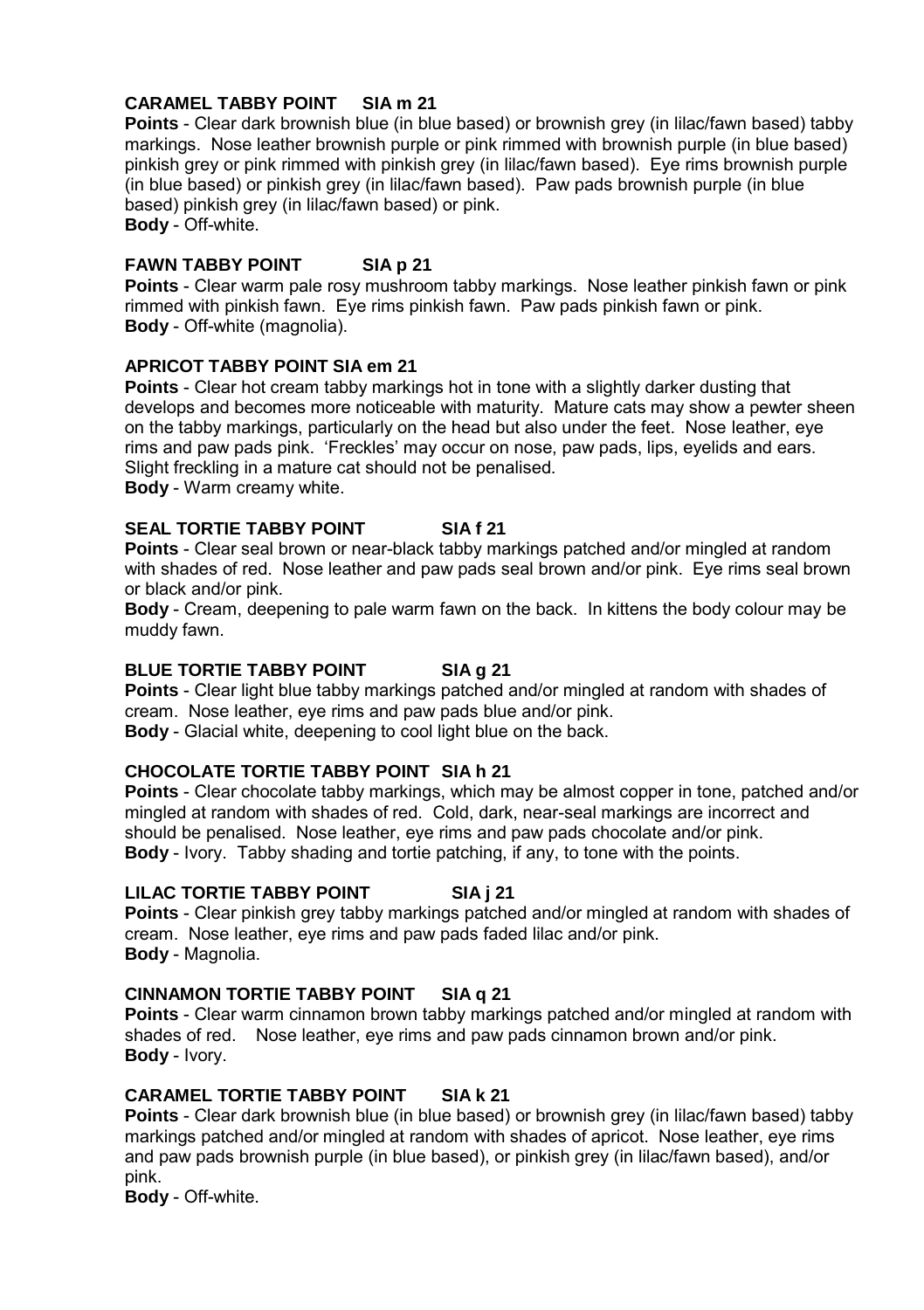### **FAWN TORTIE TABBY POINT SIA r 21**

**Points** - Clear warm pale rosy mushroom tabby markings patched and/or mingled at random with shades of cream. Nose leather, eye rims and paw pads pinkish fawn and/or pink. **Body** - Off-white (magnolia).

# **RED POINT SIA d**

**Points** - Mask, ears and tail rich bright reddish gold. The legs and feet will be paler in colour but the bright colour should show at the rear of the hind legs below the hock. Barring and striping on mask, legs and tail is permissible. There should be no hairs of other colours, though small areas of pigmentation to the skin on nose, paw pads, lips, eyelids a and ears ('freckles') are permitted and should not be penalised

**Body** - Warm white. Shading, if any, to tone with the points. Such shading may be uneven and a Red Point should be penalised for shading no more nor less severely than a Seal Point. **Eyes** - Brilliant intense blue, the deeper the better.

**Nose Leather, Eye Rims and Paw Pads** - Pink.

#### **Withhold Certificates or First Prizes in Kitten Open Classes for:**

- 1. Pale and/or dull eye colour
- 2. Pale or dull colour on mask, ears or tail in adults
- 3. Presence of hairs of other colours than the appropriate points and body colour.
- 4. General Siamese withholding faults.

### **TORTIE POINT**

**Points** - The base colour is patched and/or mingled at random with varying shades of red, cream or apricot; any large areas of red, cream or apricot may show some striping. Points need not be evenly broken but each point must show some break in colour no matter how small; broken pad colour constitutes a break in colour on that leg. Presence or absence of a blaze is immaterial.

**Body** - Pale, showing clear contrast with the points as in the equivalent solid-pointed Siamese. Any shading will show patching or mingling and a Tortie Point should be penalised for shading no more nor less severely than the equivalent solid-pointed Siamese.

**Eyes** - Brilliant intense blue, the deeper the better.

**Nose Leather, Eye Rims and Paw Pads** - In accordance with the base colour and/or pink.

### **Withhold Certificates or First Prizes in Kitten Open Classes for:**

- 1. Pale and/or dull eye colour
- 2. Any one point showing complete absence of broken colour
- 3a. Black in points or body colour in Seal Tortie Points
- 3b. Dark blue in points or body colour in Blue Tortie Points
- 3c. Cold dark chocolate in points or body colour in Chocolate Tortie Points
- 3d. Dark lilac in points or body colour in Lilac Tortie Points
- 3e. Cold points or body colour in Cinnamon or Fawn Tortie Points
- 4a. Absence of red in mask, ears and tail in adult Seal, Chocolate or Cinnamon Tortie Points
- 4b. Hot cream in points or body colour in Blue or Lilac Tortie Points
- 5. General Siamese withholding faults.

# **SEAL TORTIE POINT SIA f**

**Points** - Seal brown with shades of red.

**Body** - Cream. Shading, if any, to tone with the points. In kittens the body colour may be muddy fawn.